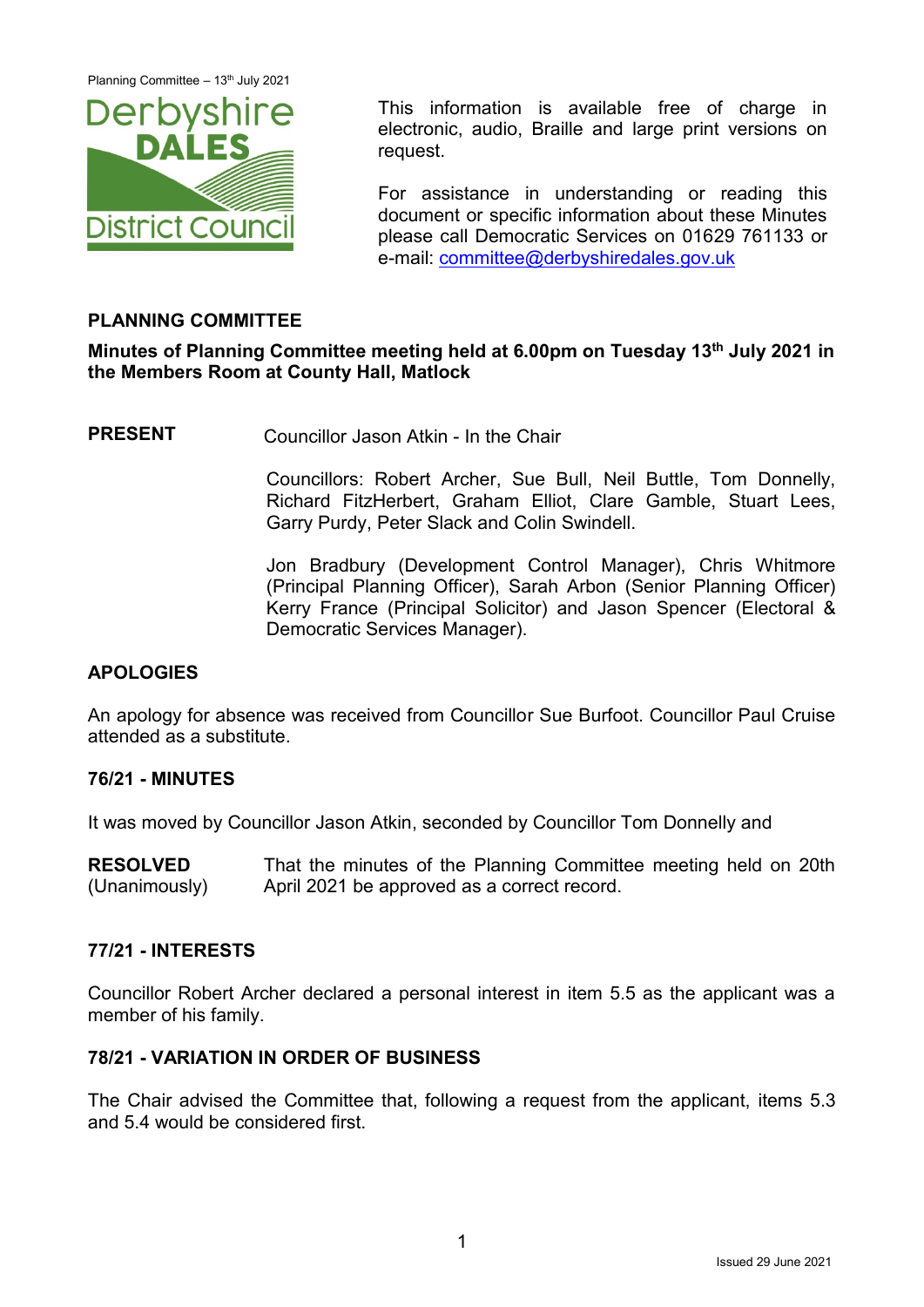#### **79/21 APPLICATION NO. 21/00311/FUL 5.3**

### **Solar panels, housing for smart meter and erection of shed at 37a St. John Street, Wirksworth.**

The Committee visited the site prior to the meeting to allow Members to assess the proposed development in its context. The Senior Planning Officer introduced the application. A presentation showing details of the application and photographs of the site and surroundings had been circulated in advance of the meeting.

In accordance with the procedure for public participation Miss Angharad McLaren (Applicant) spoke in support of the application. During her contribution the applicant indicated that she would welcome further discussions with Officers on making the proposal more acceptable.

#### 1. THE FOLLOWING COMMENTS WERE RECEIVED FROM THE APPLICANT:

I have now received your reports and recommendation that both of my applications are refused. I will be attending the committee meeting on Tuesday to speak in support of the application and hope for a positive outcome despite the reports.

I have a couple of points to make regarding your reports, which I would like to have a response to in writing please, as they constitute concerns about the way my application has been handled:

1. The reports state that "The Local Planning Authority considered the merits of the submitted application and discussed the concerns, however, the applicant wanted to proceed as submitted therefore there was no prospect of resolving the fundamental planning problems with it through negotiation." However, this is not true as I have been open to negotiation throughout, but you have not given me the chance to despite contacting you with this express aim on several occasions:

2. I made it clear from the start, in the DAHS, that I would be open to discussion/ negotiation. On page 10 I noted, in reference to the Civic Society's comments that they would prefer panels only on the lower roof if it was to be granted permission, that "This is something we would be open to discussion around if the council feel the same."

3. I contacted you directly following notification that the decision would be significantly delayed to ask if there would be any scope to negotiate and amend the plans if it turned out the council were considering refusing it. My exact wording of the email (dated 4th May 2021) was "if there was a chance of the proposals not being approved... we would appreciate the chance to discuss any adaptions / amendments that might be considered in order to approve plans".

4. When I subsequently called you on 18th May, having not had a reply to my email, you told me the only option would be to remove the solar panels from the application altogether and gave me no chance to propose any other changes (e.g. reducing the amount of panels, only having panels on the lower roof - as suggested by the Wirksworth Civic Society). You also suggested I read the Conservation Officer's report that had been published online, giving the impression it was negative, but upon subsequently reading it I found it to be an in depth but very balanced and neutral report that did not explicitly say no to the panels but, as I highlighted in a subsequent email to you, concluded that the harm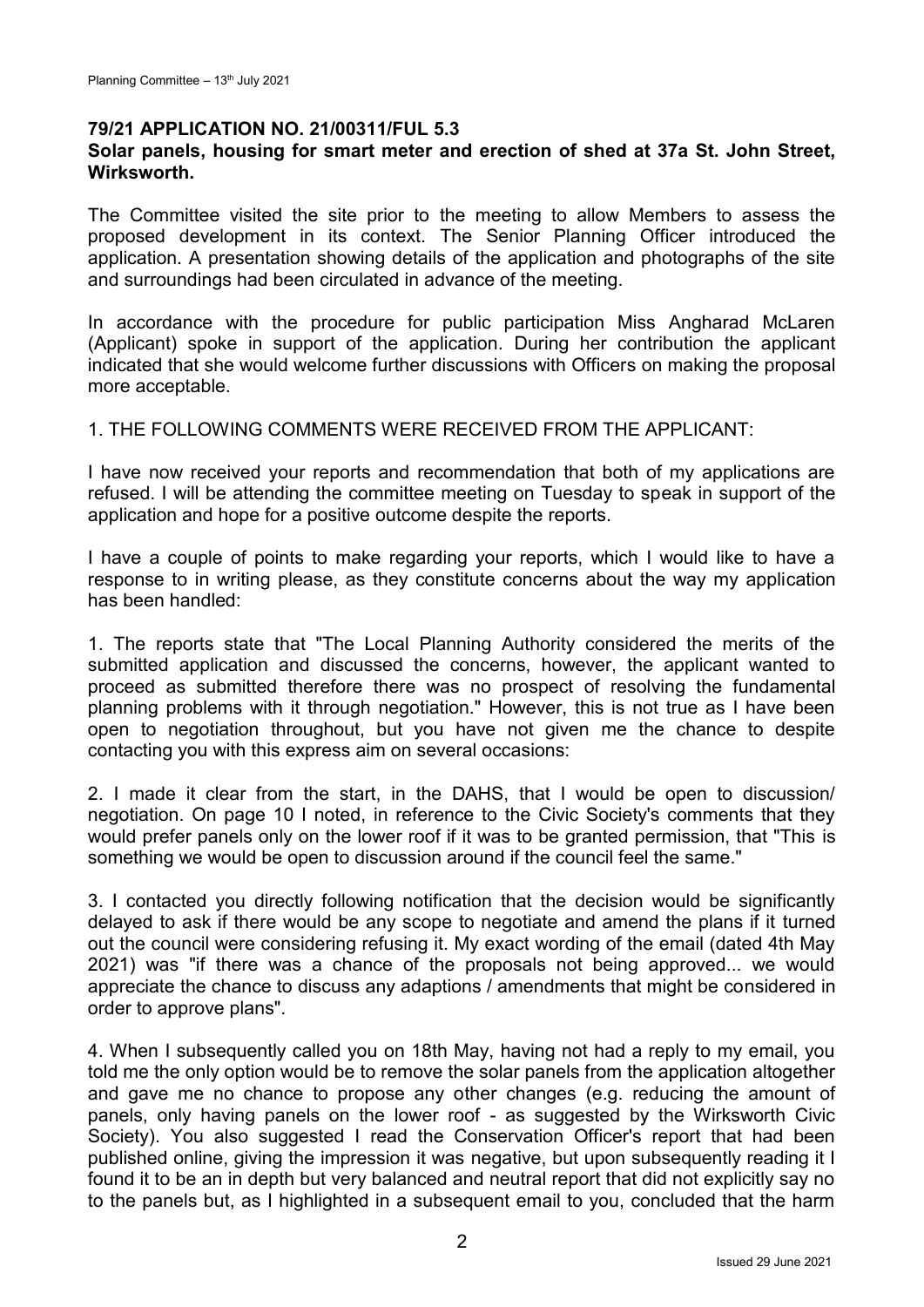would not be substantial and should be weighed against public benefits. I asked you in that email if there was something I had misunderstood, as I did not get the impression that it was against the panels, and called several times to try and discuss this with you in order to find out more. I did not hear back from you, despite several attempts, and therefore emailed on 28th May to confirm that I would proceed with the application as it was, in order to prevent any further delays to the process, which has taken over 2 months longer than it should.

5. I am therefore very unhappy that your report states I was not open to negotiation, as I have been in contact with you repeatedly but have not been given the opportunity to discuss and negotiate at all.

6. Will there be an opportunity to negotiate in the committee meeting? And/ or will there still be time between the committee meeting on Tuesday 13th July and the proposed decision notice date of 16th July to make amendments through negotiations, should the committee decide to refuse the application? As I am unfamiliar with the process, I would appreciate a transparent and speedy response in order to prepare.

7. In the section on 'representations received' for the Planning application 21/00311/FUL you state there are no representations from residents, and although you signpost to the representations made for the related LBC 21/00312/LBALT, you do not include details of these in the report. The comments submitted by residents are all overwhelmingly positive and in support of the application. On the contrary, the Wirksworth Civic Society are not in support of the solar panels and have only commented on the Planning application 21/00311/FUL, yet you have included details of their response in both reports. Can I ask why you have been inconsistent in your approach here, particularly as you have therefore demonstrated a clearly negative bias despite there being only one negative response? 8. This also relates to the point about negotiation, as they make suggestions for amended plans that I clearly stated I would be happy to negotiate with you on, but as stated, have not been given the chance.

### RESPONSE:

The Case Officer communicated that the harm had to be weighted against the public benefits of the scheme and this was clear in the Conservation Officer's response which states "It is considered that the proposed solar array would fail to preserve the special architectural interest and significance of the listed building and would also fail to preserve the character and appearance of the Wirksworth Conservation Area. In this regard there is a finding of harm". Appeal decisions for solar panels on listed buildings have been reviewed in the assessment of the report and taken into account when undertaking the weighing exercise. A request that the solar panels be removed from the application as all other aspects of the proposal were acceptable was made. A reduction in panels was not suggested as it the principle of panels on this prominent roof slope was not considered acceptable. The delay in the application was due to the restriction in the ability to hold virtual meetings and in the arrangements for in person meetings plus a resultant backlog in cases requiring committee determination and this was communicated to the applicant. None of the representations received in support cited the planning application reference only the listed building consent and as such were not included in the 21/001311/FUL report. The inclusion of the Wirksworth Civic Society's comments in the listed building consent report was an error as they only commented on the planning application and does not amount to a 'negative bias'. If the Committee considered that further negotiation is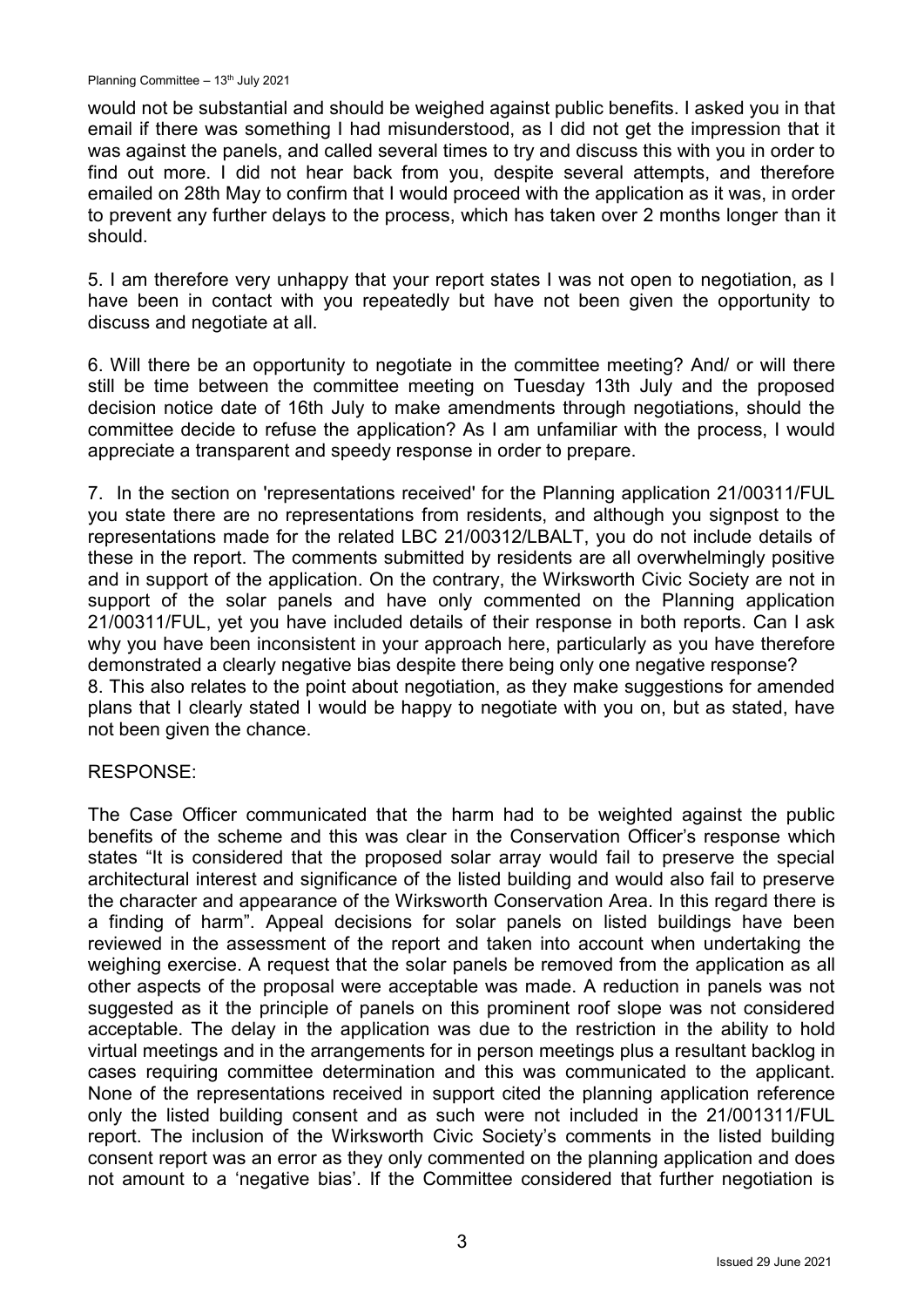required the applications would be deferred to a further planning committee and cannot be negotiated in the meeting itself.

It was moved by Councillor Garry Purdy, seconded by Councillor Richard FitzHerbert and

**RESOLVED** That consideration of this application be defferred for negotiations with Officers with a view to modifying the proposal to try and safguard the special architectural interest and significance of the listed building and the character and appearance of the Wirksworth Conservation Area and avoid harm to a designated heritage asset.

**Voting:**

**For** 12 **Against** 0 **Absention** 1

Councillor Colin Swindell arrived at 6.10pm during consideration of this item and took no part on discussion or voting on the two applications relating to this site.

### **80/21 - APPLICATION NO. 21/00312/LBALT 5.4**

## **Internal and external alterations to facilitate renewable energy equipment/infrastructure at 37a St. John Street, Wirksworth.**

The Committee visited the site prior to the meeting to allow Members to assess the proposed development in its context.. The Senior Planning Officer introduced the application. A presentation showing details of the application and photographs of the site and surroundings had been circulated in advance of the meeting.

In accordance with the procedure for public participation Miss Angharad McLaren (Applicant) spoke in support of the application.

It was moved by Councillor Garry Purdy, seconded by Councillor Richard FitzHerbert and

**RESOLVED** That consideration of this application be defferred for negotiations with Officers with a view to modifying the proposal to try and safquard the special architectural interest and significance of the listed building and the character and appearance of the Wirksworth Conservation Area and avoid harm to a designated heritage asset.

**Voting:**

**For** 12 **Against** 0 **Absention** 1

### **81/21 - APPLICATION NO. 20/00942/FUL 5.1**

### **Erection of 18 dwellings with associated access and landscaping at Land East of Old Hackney Lane, Hackney.**

The Committee visited the site prior to the meeting to allow Members to assess the proposed development in its context.. The Senior Planning Officer introduced the application. A presentation showing details of the application and photographs of the site and surroundings had been circulated in advance of the meeting.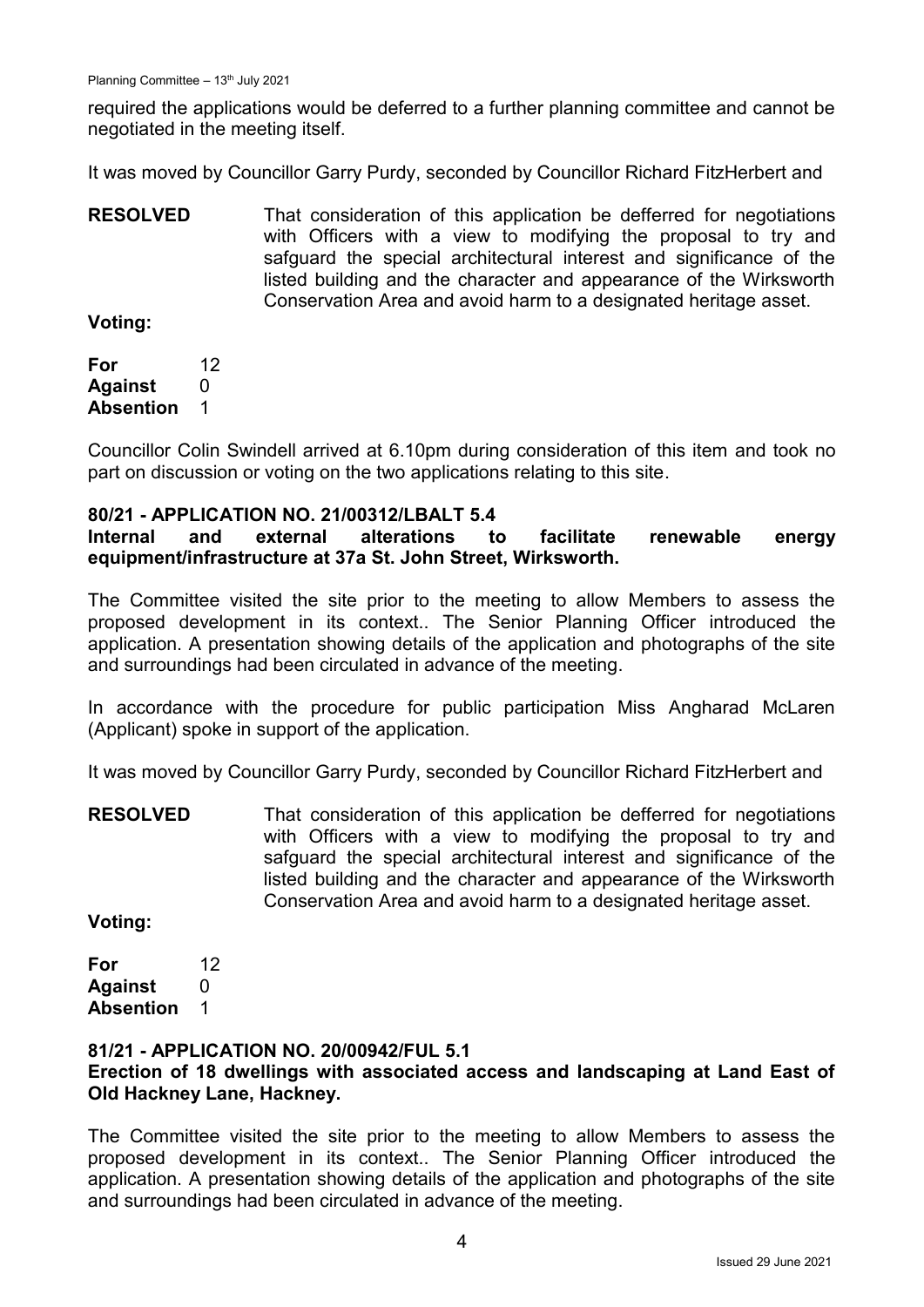In accordance with the procedure for public participation Mr Richard Pigott (Agent) spoke in support of the application.

In line with the Council's procedure for direct public participation, representations received from the public, in accordance with the criteria set out in the agenda, were published on the District Council website together with Officer responses and are set out below:

It was noted that Officers were copied into a letter sent to Councillors' which asked for the item to be deferred for further negotiation.

It was moved by Councillor Garry Purdy, seconded by Councillor Stuart Lees and

**RESOLVED** That planning permission be refused for the following reasons.

1. The proposal constitutes piecemeal development of an allocated housing site that would prevent the efficient use of land and delivers sub-optimal outcomes in terms of matters such as layout, landscaping, open space and sustainable drainage which need designing on a comprehensive basis across the site, contrary to Policy S1 of the Adopted Derbyshire Dales Local Plan (2017).

2. The proposed layout poorly addresses Old Hackney Lane, would be dominated by the estate road and fails to reflect the character of the surrounding area due to the largest dwellings being proposed adjacent to the open land without any significant landscaping buffer for mitigation in an area identified as having a high landscape sensitivity, contrary to Policies S3, PD1, PD5 of the Adopted Derbyshire Dales Local Plan (2017) and Policies NP1, NP8 and NP11 of the Darley Dale Neighbourhood Plan Jan 2020.

3. The proposed piecemeal development of a larger housing allocation precludes the proper consideration of affordable housing to meet a mix of needs across the site and over time, contrary to the aims of Policy HC4 of the Adopted Derbyshire Dales Local Plan (2017).

4. Insufficient information has been supplied in order to demonstrate that the proposed site is able to drain and that due consideration has been given to the space required on site for surface water storage to accord with the SUDS hierarchy contrary to Policy PD8 of the Adopted Derbyshire Dales Local Plan (2017).

5. Insufficient information has been supplied in terms of whether the proposal has been designed to reduce greenhouse gas emissions, reduce energy consumption and resilience to increased temperatures, contrary to Policy PD7 of the Derbyshire Dales Local Plan (2017).

**Voting:**

**For** 9 **Against** 4 **Absention** 0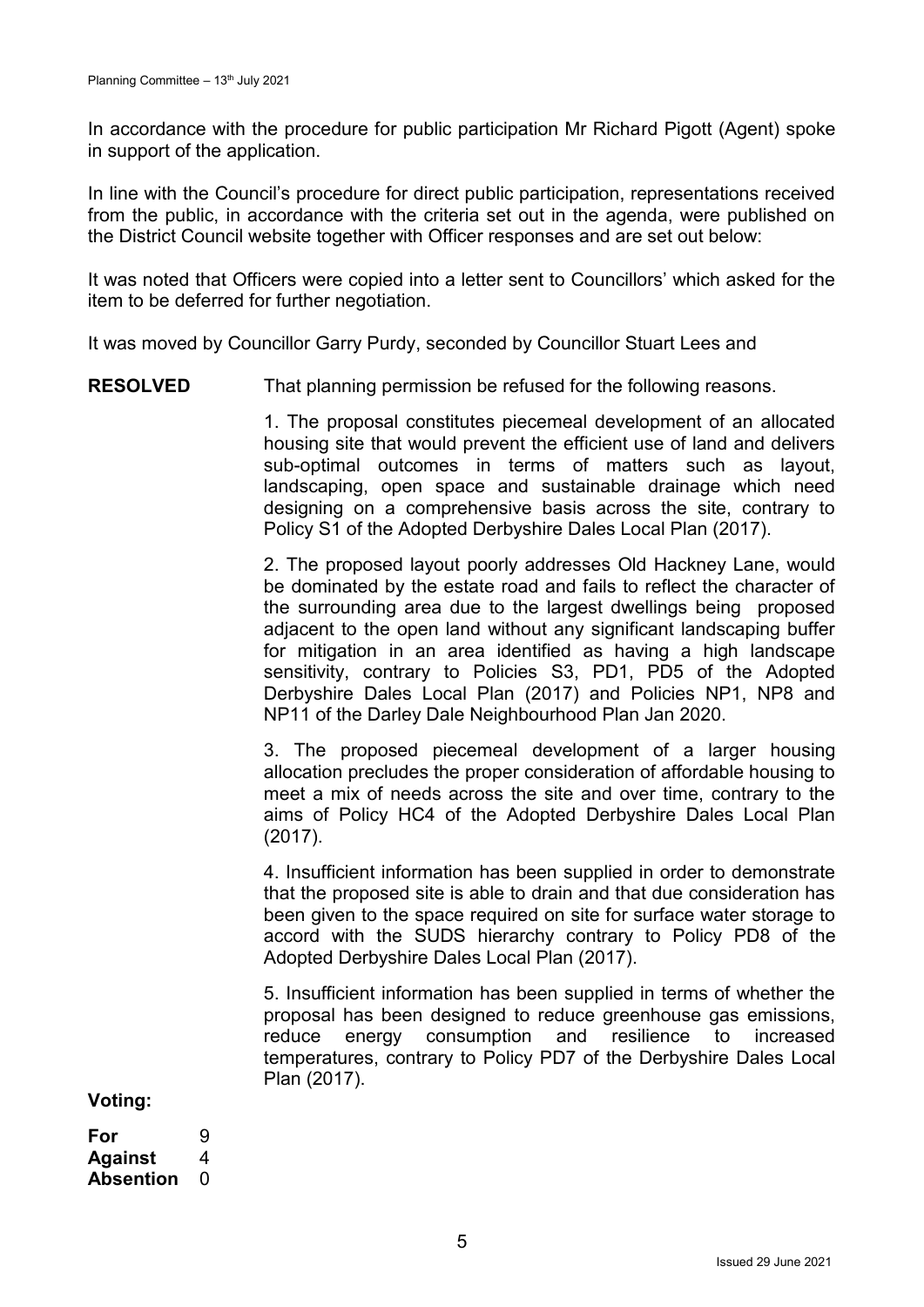#### **82/21 - APPLICATION NO. 21/00494/FUL 5.2**

#### **Retention of horse exercise arena and the use of land as a dog exercise area at North Park Farm, Whitworth Road, Darley Dale.**

The Committee visited the site prior to the meeting to allow Members to assess the proposed development in its context. The Principal Planning Officer introduced the application. A presentation showing details of the application and photographs of the site and surroundings had been circulated in advance of the meeting.

In accordance with the procedure for public participation Mr Barry Mellor (Chaiman of Darley Hillside Residents' Association), Mr John Groves (representing residents of Bent Lane) and Mr Jonathan Wood (Local Resident) spoke against the application.

A further representation has been received further to the publication of the Committee Agenda which is summarised as follows:

- pleased to note that the Planning Committee will be visiting the site [12th July] prior to consideration the planning application

- consider that it is imperative that members view the whole development as already undertaken, from the application site rather than at some distance, from the main road

- it is only by conducting the site visit in this way that members will be able to understand the context of the development and its relationship with neighbouring properties, adjoining land and the location of publicly accessible viewpoints

- smilarly members will be able to assess the application site in relation to the aggregated previous retrospectively approved developments and the scale of imported landfill forming the artificial raised plateau - anything less might show prejudice and would certainly undermine the validity of assessment and the decision making process

- have previously questioned the accuracy of the plans and submissions made with the application [assurances of no site levelling, dimensional errors, arenas overlapping, a disingenuous cut and fill construction with no acknowledgement of huge volumes of imported landfill etc] and note such issues have not been the subject of specific reference in the officer report

- for balance and credibility, suggest that you include my drawings [attached] with any visual presentation to members at the committee so that they may be compared and equally considered

- in the absence of reference to this issue and my drawings, consideration of the application would lack the necessary transparency, again begging the question over the legitimacy of the decision making process

- in respect of neutrality, transparency and professionalism, please confirm that you will take the actions requested

It was moved by Councillor Garry Purdy, seconded by Councillor Tom Donnelly and

**RESOLVED** That planning permission granted subject to the conditions set out in the report.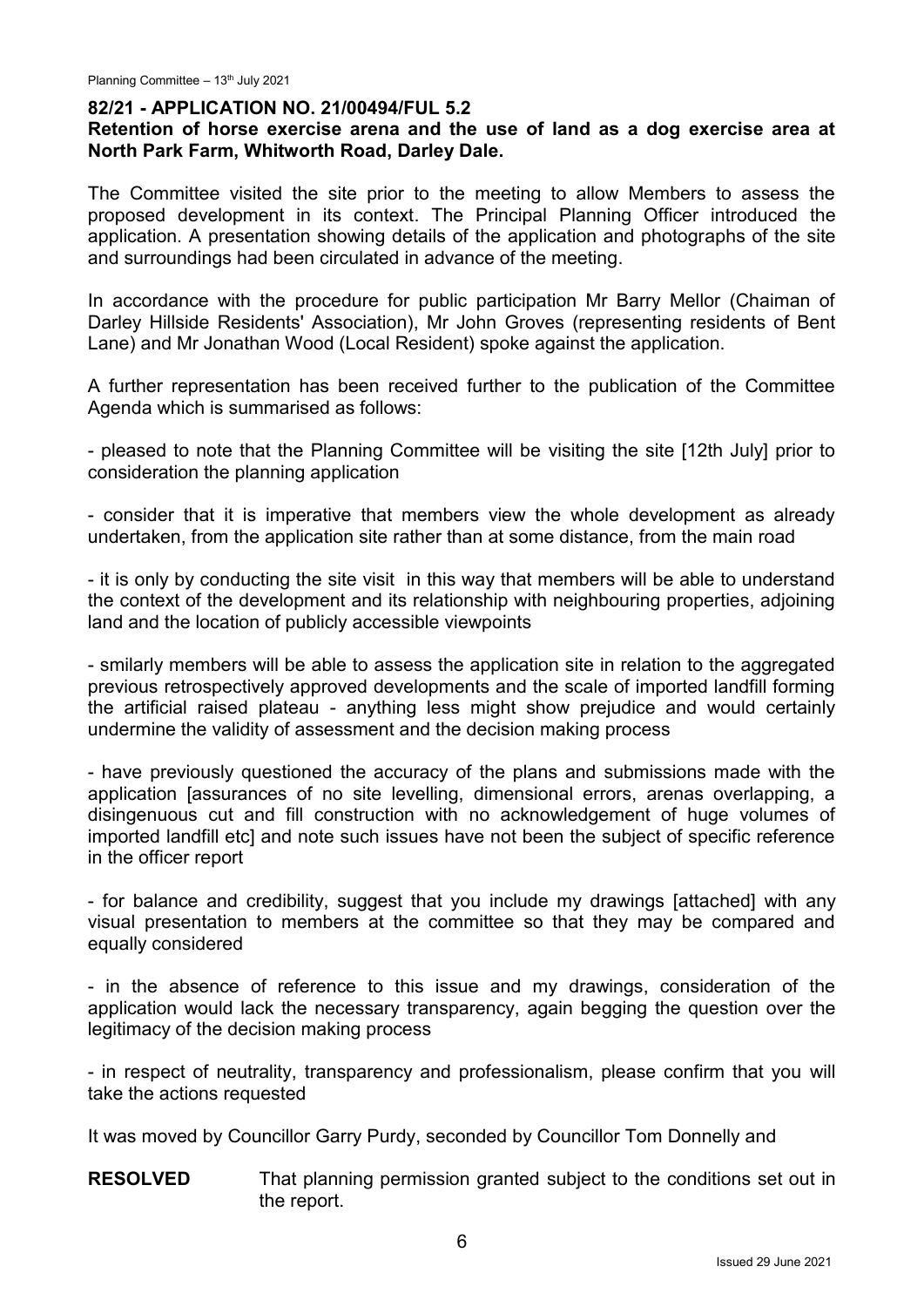### **83/21 - APPLICATION NO. 20/01043/FUL 5.5**

### **Change of use of land to canine exercise field at Lady Hole Farm, Lady Hole Lane, Yeldersley**

As he had declared a personal interest Councillor Robert Archer left the room during consideration of this item.

The Principal Planning Officer introduced the application. A presentation showing details of the application and photographs of the site and surroundings had been circulated in advance of the meeting.

It was moved by Councillor Ricahrd FitzHerbert, seconded by Councillor Tom Donnelly and

**RESOLVED** (Unanimously) That planning permission granted subject to the conditions set out in the report.

The meeting was adjourned at 7.33pm following consideration of this item. The meeting reconvened at 7.45pm.

#### **84/21 - APPLICATION NO. 20/01280/FUL 5.6**

### **Change of use and conversion of former coach house to dwelling and erection of garage at Estate Yard, Home Farm, Main Street, Hopton**

The Principal Planning Officer introduced the application. A presentation showing details of the application and photographs of the site and surroundings had been circulated in advance of the meeting.

In accordance with the procedure for public participation Mr Vance Leahy (Local Resident) commented on the application and Mr Ian McHugh (Agent) spoke in support of the application.

It was agreed that a footnote would be added to refer to the flood alleviation works encouraging biodiversity by considering a pond as part of the scheme.

It was moved by Councillor Stuart Lees, seconded by Councillor Tom Donnelly and

**RESOLVED** (Unanimously) That planning permission be granted subject to the conditions set out in the report.

### **85/21 - INFORMATION ON ACTIVE AND CLOSED ENFORCEMENT INVESTIGATIONS**

It was moved by Councillor Tom Donnelly, seconded by Councillor Garry Pudy and

**RESOLVED** That the report be noted.

**Voting:**

**For** 12 **Against** 1 **Abstention** 0